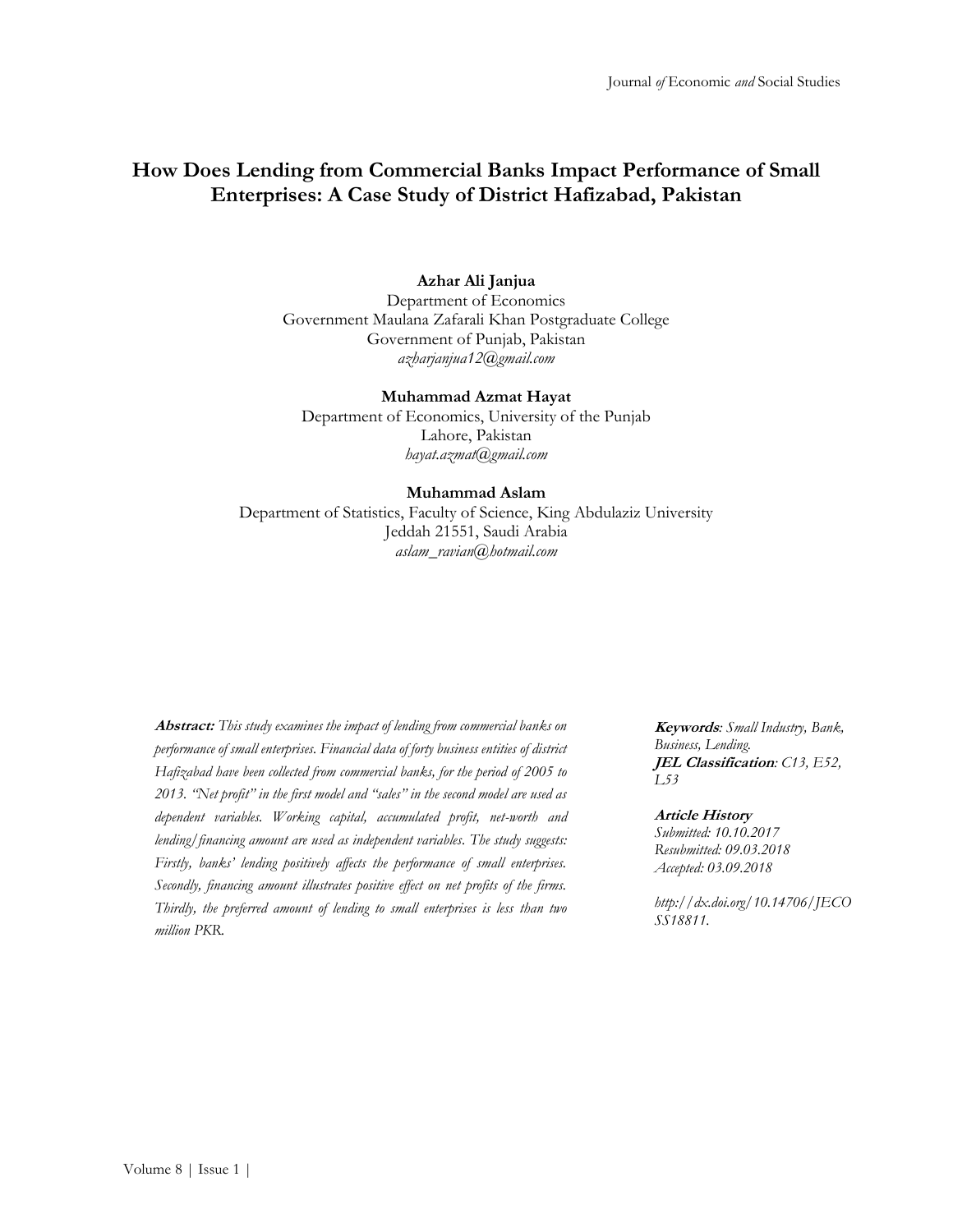#### **Introduction**

Entrepreneurship is the name of changing ideas into reality through creation of economic opportunities. It encourages the ability of innovation, creation and human skills to increase productivity and competitiveness. Across countries, enterprises are classified as micro, small, medium and large, based on different criteria of employment, sales turnover, capital and income (Ayyagari, Beck, and Demirguc-Kunt, 2007; Kroukamp, 2009). For SMEs criteria, variation in types and magnitude of parameters can be observed, among and within countries. In developed countries enterprises with higher level of investment, employment or sales are defined as small or medium compared with developing countries (Kureshi et al., 2009). Unexceptionally, Pakistan is also succeeding hazy directions in describing enterprises (Ardic, Mylenko, and Saltane, 2011; Small and Medium Enterprises Development Authority, 2007) for the targeted development. State Bank of Pakistan (2013) reported that Small and Medium Enterprises (SME) financing in Pakistan inclined towards large and medium enterprises, while the Small Enterprises (SEs) were ignored in banks' lending thus SBP issued new prudential regulations with separate description of SEs. A business entity which has maximum 20 employees with annual sales turnover not more than Pakistani Rupees (PKR) 75 million and party credit limit PKR 15 million from single or all banks is called SE.

It is observed that SEs deal with simple tasks and initially trained their labor force themselves through learning by doing. For year 2014-15, Pakistan having population over 191.7 million with 61.04 million labor force for which 3.6 million labor force is unemployed<sup>1.</sup> SEs can utilize inexpensive manpower to enhance its competency role. Large Enterprises (LEs) hire experienced manpower and further train it, to deal with sophisticated technical work and return more benefits to employees (Nasir and Iqbal, 2009) thus SEs could helpful to generate skilled labor for the large scale enterprises with more expected wages for skilled labor. Small and Medium Enterprises Development Authority (2012d) reported that allocation of additional resources for SEs would enhance the production of labor intensive output and will intensify the demand for labor which will reduce the poverty and breed for growth. Figure 1 (in appendix section) shows upward trend of labor force participation of Pakistan, which could help SEs to produce and export labor intensive products for desired economic output.

From total employed persons in the country, 40.51% are self-employed while 46.83% are employees. The least gap is in urban areas, where 18.37% male employed labor is self-employed compared to 18.18% job holders<sup>2</sup>. Evidently, this attitude represents presence of few success stories of self-employment, small monetary returns, less opportunities of training, fewer legal education, pursuance of bribes, lack of proper guidance, inconsistency of government policies, lack of infrastructure and institutional support, political instability and most important, the prevalent of embargos on procuring credit facilities for young educated generation (Berry, Aftab and Qureshi, 1998). Lack of credit facility is ranked a major problem for growth of SEs (Gallup, 2004)3. Important role of financial institutes in developing SEs in Pakistan is imperatively inevitable through overcoming the systematic deficiencies, faced by entrepreneurs. Access to adequate credit facility is limited to most of urban areas of Pakistan; by and large, the entrepreneurs in rural areas are deprived of this facility. Other major hurdles for the growth of entrepreneurship includes but not limited to unavailability of skilled labor, restrictions from modern technologies, electricity shortfall and difficulty in access to market (Hassan, 2008; Aryeetey, 1994). Formal lending policies which unsuited the needs of consumers credit, payment plan, products properties, services offered, security or collateral requirement, terms of payment, repayments, documentations to switch between financial institutions and high costs of borrowing are needed to be readdressed (Yesseleva, 2010; Samue, Ernest and Awuah, 2012). World Bank conducted a survey in 2006-07 which portrayed the meager condition of enterprises of Pakistan in Table 1.

<sup>1</sup>Pakistan Economic Survey (PES) 2016-17.

<sup>2</sup> Economic census of Pakistan 2012-13 (Calculated on the basis of age 10 years or more).

<sup>3</sup> Gallup Cyber letter on SME in Pakistan-2004.It considered that a firm could be a small enterprise if it was not registered with the department of labor. Secondly, if firm employs less than 10 employees classified as SEs.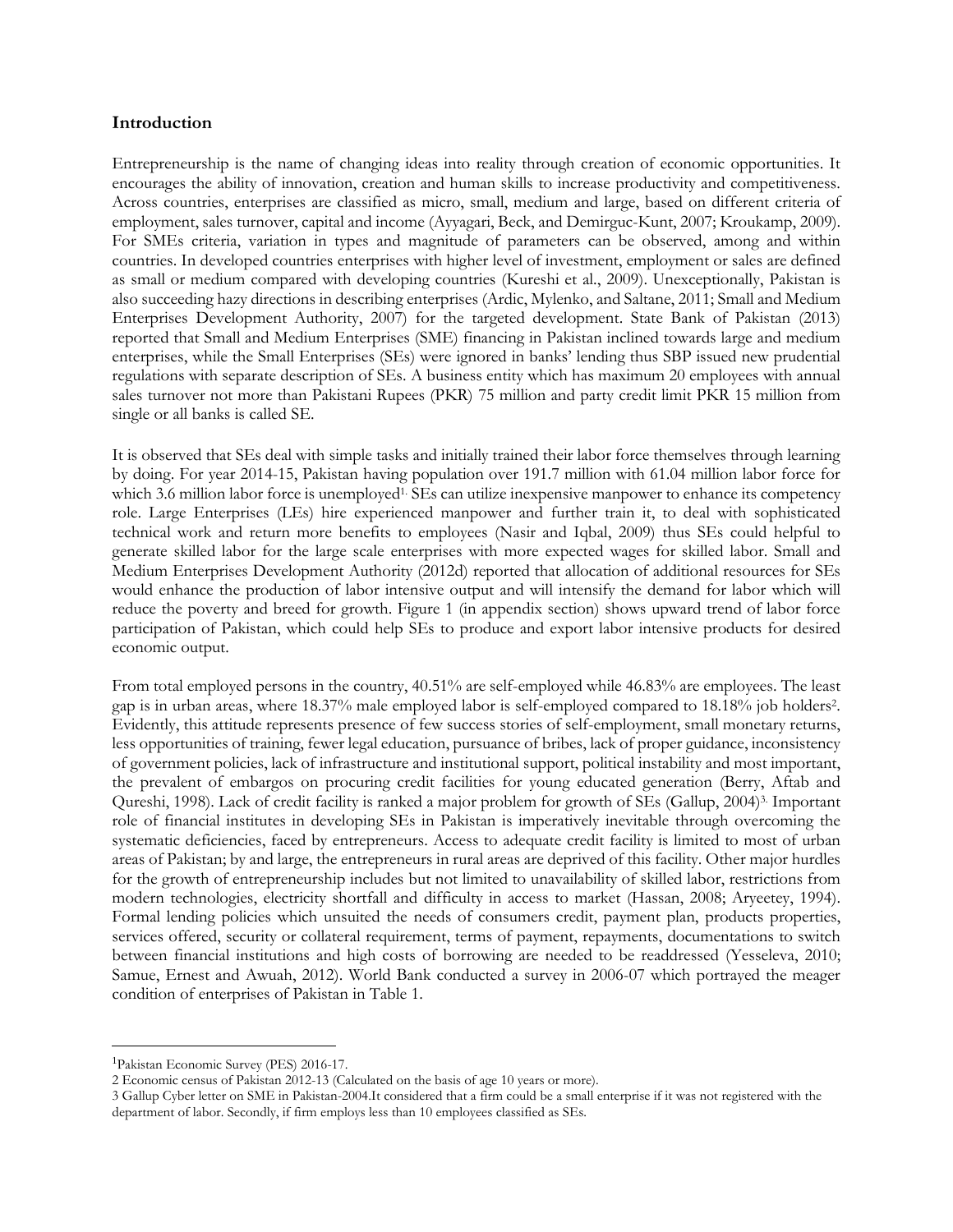| Indicator                   | Firm size/Region                   | Pakistan | South Asia | All Countries4 |
|-----------------------------|------------------------------------|----------|------------|----------------|
| Firms percent having bank   | Small (5-19)5                      | 54       | 72.3       | 86.6           |
| account                     | Medium (20-99)                     | 88.2     | 88.5       | 92.5           |
|                             | Large $(100+)$                     | 99.5     | 94.9       | 95.2           |
|                             | Average                            | 64.7     | 78.9       | 88.4           |
| Firms percent Loan or       | Small (5-19)                       | 2.5      | 31         | 30.4           |
| credit from bank            | Medium (20-99)                     | 9.2      | 38.8       | 45.1           |
|                             | Large $(100+)$                     | 62.5     | 60.3       | 53.9           |
|                             | Average                            | 8.6      | 34.8       | 36.3           |
| Firms percent loan / credit | Small (5-19)                       | 59.2     | 37.3       | 42.7           |
| need                        | Medium (20-99)                     | 60       | 47.1       | 41.9           |
|                             | Large $(100+)$                     | 32.6     | 43.4       | 42.9           |
|                             | Average                            | 57.2     | 40.3       | 42.1           |
| Firms percentage finance    | Small (5-19)                       | 2.3      | 26.5       | 26.7           |
| for working capital from    | Medium (20-99)                     | 8.8      | 32.4       | 38.8           |
| banks                       | Large $(100+)$                     | 14.7     | 43.8       | 45.4           |
|                             | Average                            | 4.6      | 29.6       | 31.3           |
| Firms percentage female in  | Small (5-19)                       | 2.6      | 15.9       | 39             |
| ownership participation     | Medium (20-99)                     | 12.4     | 20.9       | 35.1           |
|                             | Large $(100+)$                     | 28.5     | 40.8       | 34.5           |
|                             | Average                            | 6.7      | 18.9       | 37.8           |
| Firms percentage minimum    | Small (5-19)                       | 58.3     | 20.7       | 15.9           |
| one bribe request           | Medium (20-99)                     | 64.3     | 26.1       | 19.6           |
|                             | Large $(100+)$                     | 60.7     | 36.5       | 18.3           |
|                             | Average                            | 60.2     | 24.5       | 17.1           |
| Percentage of firms         | Small (5-19)                       | 2.8      | 19.6       | 29.6           |
| offering formal training    | $\overline{\text{Median}}$ (20-99) | 9.9      | 32.1       | 45.7           |
|                             | Large $(100+)$                     | 33.7     | 60.3       | 65.8           |
|                             | Average                            | 6.7      | 26         | 37.7           |

Table 1: Comparison of Pakistan's Enterprises

Source: Enterprise Surveys (http://www.enterprisesurveys.org), The World Bank.

However, commercial banks are rational to provide major portion of lending facility to large firms with minimum risk of default thus government intervention for affordable credit access and competitive banking industry for SEs seems plausible. Excess demand of credit facility creates great opportunities for financial organizations to lend with reasonable profit margin. The fact, in case of Pakistan, can be realized in figure 2 (in appendix section) as interest rate on lending of banks for private sector is increasing over time.

High interest rate is the major cause to increase cost of lending which increases the cost of production thus reduces the demand and profits for SEs, especially in rural areas (Hassan, 2008) and reduces the borrowing capacity of SEs. The fact of decreasing trend of SMEs credit and number of borrowers can be observed here, in Table 2.

|  | Table 2: Financing Trends to SME in Pakistan |  |  |  |
|--|----------------------------------------------|--|--|--|
|--|----------------------------------------------|--|--|--|

| Year | <b>SME Financing Amount (Billion)</b> | No. of SME Borrowers |
|------|---------------------------------------|----------------------|
| 2008 | 383                                   | 215,302              |

<sup>4</sup> Member countries of world bank

<sup>5</sup> 5-19, 20-99 and 100+ is the number of employees for small, medium and large firm respectively.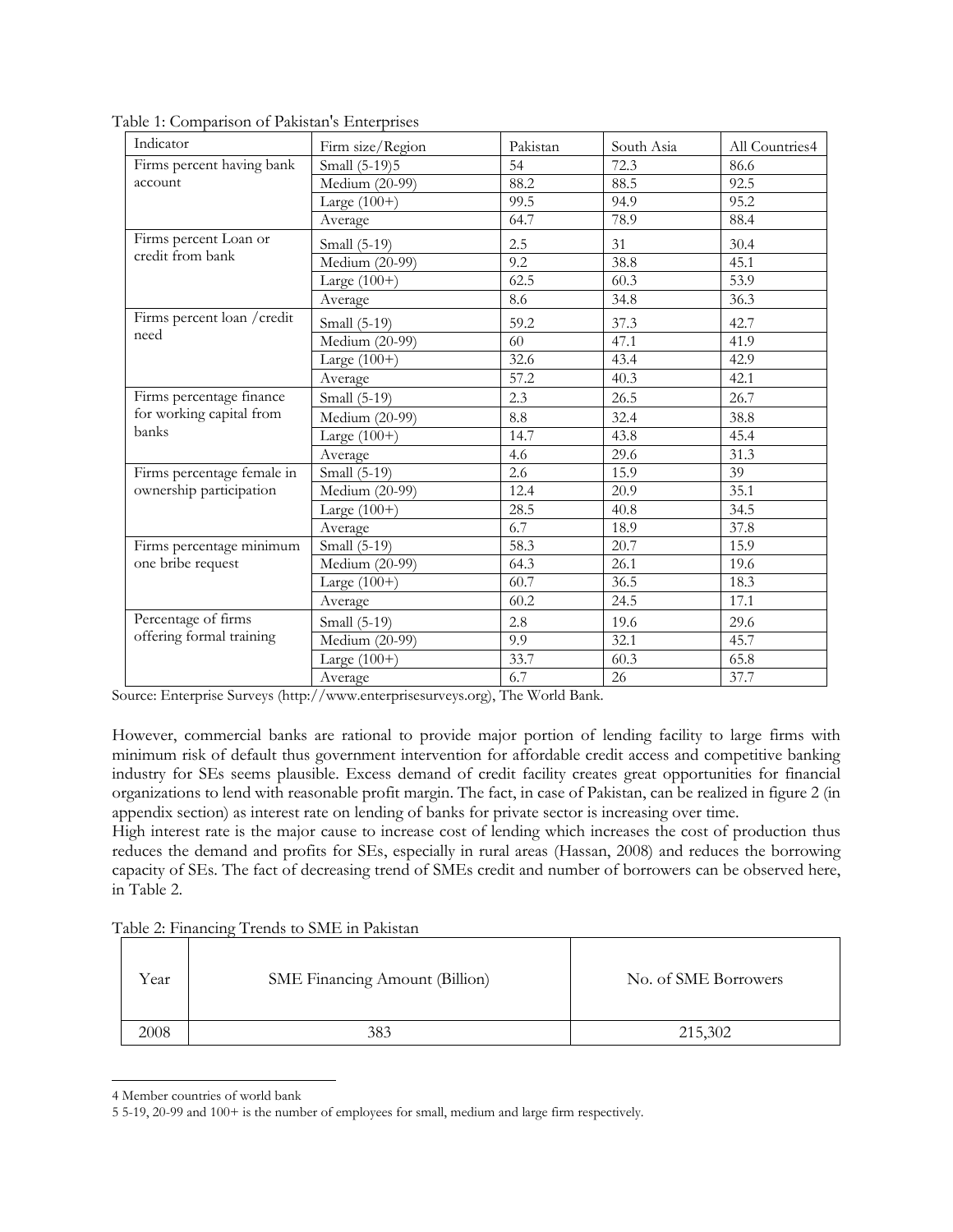| 2009 | 348   | 212,387 |
|------|-------|---------|
| 2010 | 334   | 211,419 |
| 2011 | 294.3 | 167,949 |
| 2012 | 266.5 | 132,167 |
| 2013 | 272.5 | 136,940 |

Source: SBP Development Finance Reviews (Various Issues)

Unfortunately, important role of education seems to be ignored in Pakistan. Public spending on education, research and development is comparatively very low in Pakistan, figure 3 (in appendix section).

To date, no known study is conducted to investigate the impact of lending of commercial banks on performances of SEs, using the empirical financial data of SEs. This study is conducted to find the answers, whether financial restraint leads to confine growth of SEs? Is there any evidence of relationship between lending of commercial banks and performance of SEs? How much will be the preferred amount of lending/borrowing facility for SEs? The remaining study is structured as follows: literature review section is presented hereafter then the section consists of methodology and data collection and afterward empirical estimation and results are discussed. Conclusion and policy recommendations are presented before references and appendix is the last section of the study.

### **Literature Review**

A handsome quantity of literature is available which discussed the characteristics and problems of SEs, mostly used survey data. SMEs are heterogeneous in nature; same policy package would not be an optimal option for all (Berry et al., 1998). Dasanayaka (2008) pointed out the absence of single acceptable definition of SME, updated database and coordination mechanism for SMEs. Storey (2004) explained the unawareness of SEs from payback of training and the enterprises which have higher failure rate tend to expense out less for formal training of employees and encourage learning by doing. Coad and Tamvada (2008) suggested technical knowledge as a source of growth for small firms and lack of demand is ranked the first reason of decline of an enterprise. Khawaja (2006) considered SMEs development in Pakistan is a hazy target due to absence of clear policy and regulatory framework, uniform definition, size disadvantages, funding arrangements and policy review systems, altogether.

Das (2007) pointed out the average size of firms in term of employment declined to 4.6 employees from 6.3 employees, a rise in SEs. Persistent constraints for SEs include insufficient financing facilities, technological backwardness, inadequate infrastructure and lack of policy for product reservation. Cull et al. (2006) discussed insignificant contribution of governments for better development of capital markets where private sector boosted its profits by partially fulfilling the credit needs of enterprises in general and SEs particularly. Datta (2010) suggested the adoption of liberalized financing policy where informal sector will encourage the formal sector to expedite the process for sanction of loan that will enhance the quality in credit market. Small banks are almost completely devoted to encouraging financing to small business (Weston and Strahan, 1996).

Hassan (2008) discussed the high cost of credit facilities availed by SEs especially in rural areas of Pakistan and partnership modes of financing are suggested to counter the problem of financing facility. Coad and Tamvada (2008) pointed out sole proprietorships firms showed faster rate of growth and declining as well, compared to their counterparts while females owned enterprises failed rapidly than male's ownership. Afaqi and Nadia (2009) pointed out the failure of Pakistan in its SMEs growth than potential of generating employment opportunities regarding population size and poverty reduction targets. Demographical changes are estimated as significant factors for financial institutes and firms owners to utilize credit (Samue et al., 2012; Aysan, Disli and Schoors, 2013). Small and Medium Enterprises Development Authority (2012d) reported that trade openness showed positive impact on SEs development by generating more profits, employment opportunities and poverty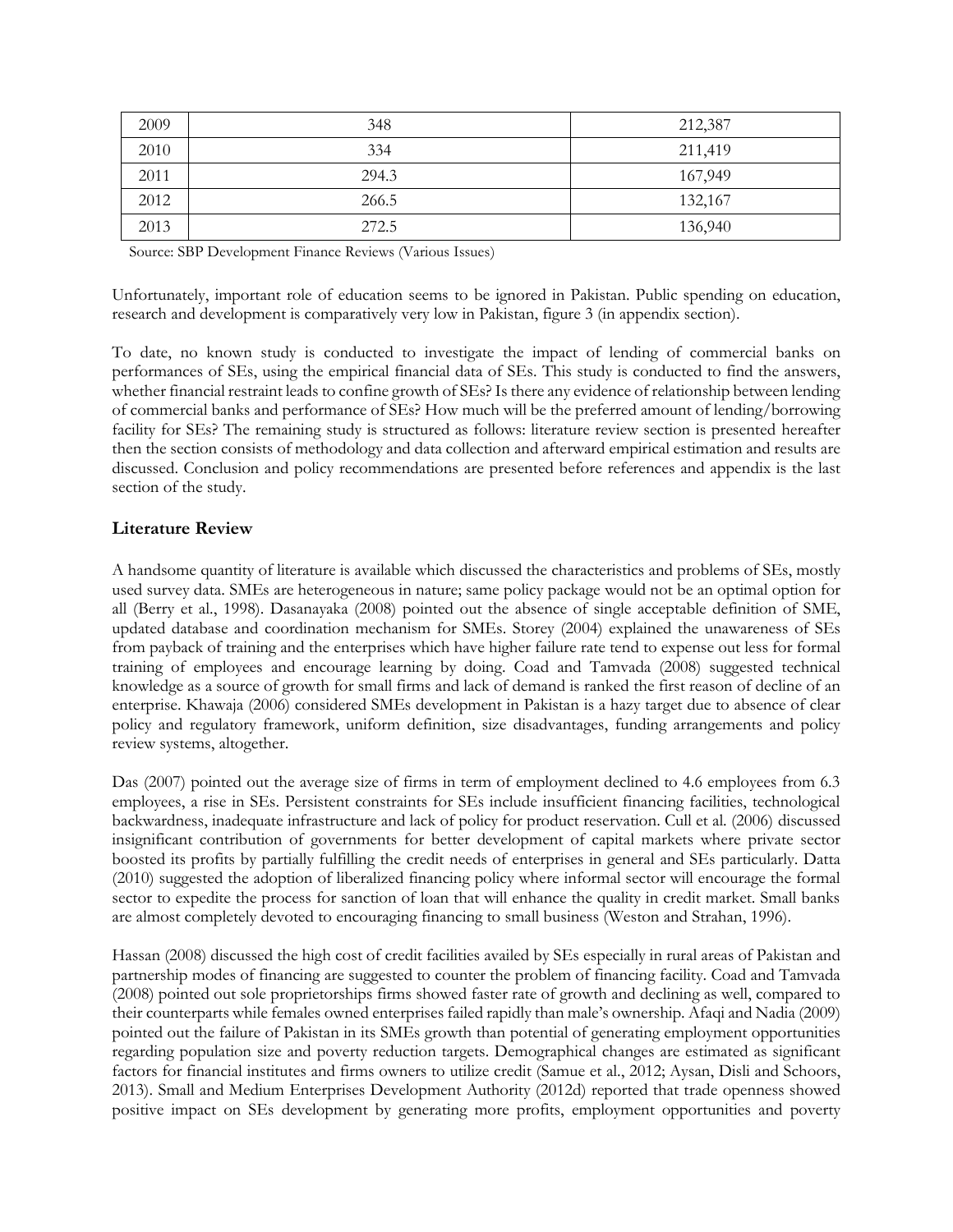reduction. High interest rate with macroeconomic instability in developing countries and low profit margin in presence of competition in developed economies, are estimated the biggest hurdle for SMEs financing (Beck, Pería and Kunt, 2008). Ardic et al. (2011) pointed out the SMEs loans to GDP ratio is 13% in developed countries and 3% in developing countries where absence of unique SEs definition is a major issue. This study suggested directions for improvements of gathering data from formal and informal sources.

Small and Medium Enterprises Development Authority (2010-11)<sup>6</sup> report emphasizes to create an investment friendly environment to enhance innovation for economic development and growth. Small and Medium Enterprises Development Authority (2012b) reported that governments in newly industrialized economies allocate resources to promote the culture for the development of SEs, attraction of incentives and reducing the hurdles to start SEs. Competitive banking industry is helpful for expansion of enterprises (Samue et al., 2012). It is necessary to promote, relationship banking environment, for maximum usage of financial services (Aysan et al., 2013). Beck (2010) explains that growth of SEs creates business environment that leads to growth rather driver of growth. Unavailability of financing facility significantly hampers the growth of SEs and is not true for LEs. Beck and Demirguc-Kunt (2006) studied a number of growth obstacles faced by SMEs compare to LEs and limited access to finance is considered most significant growth constraint. Yesseleva (2010) pointed out the owners of SEs appeared to have low level of satisfaction for their present financial institutions and the survey indicated credit facility remains the first order concern for the SEs working in Australia. Lack of financial access to SMEs is a major problem for the growth of this sector in Pakistan (SBP, 2010; Alam, et al., 2016; Sbia, Shahbaz and Ozturk, 2017). The aforementioned literature suggests the positive role of SEs for poverty reduction and growth objective. It also points out the lack of financing facilities, absence of unanimous definition of SEs and the need for integrated system of growth environment. Studies used the questionnaires to point out SEs financing needs without estimating the impact of financing, as it bears cost. Thus, the current study is pioneer study in its nature and helpful for researchers in quantifying the impact of lending and preferable amount of lending to SEs.

## **Methodological Framework and Description of Variables**

## *Framework of Panel Data*

Panel data is the combination of cross section and time series data. Using this data to estimate relationships among variables allow differences of, cross sections in one time and same cross section in different time periods. In panel data, number of observations increase considerably which provide more accurate estimated results. Repeating cross sections urge for better study for the dynamics of change. Greater degree of variability reduces the multicollinearity and ultimately improves the estimated results. We will determine whether Fixed Effect Model (FEM) or Random Effect Model (REM) also called Error Components Model (ECM) best suits our data.

In FEM intercepts in the model are assumed to be different among parties/entities mean it realizes that each entity has some specific characteristic. We used Hausman test to determine either FEM or REM best suits to the data. Fixed Effect (FE) regressions are used, significantly, because data frequently fall into groups such as parties, industries, states, etc. and features of these groups might disturb dependent variable which is being controlled with FEM, omitted factors bias would be the result if simple OLS technique is applied. General to specific approach is adopted for factors determining financial return of SEs, however the objective is to observe the behavior of dummy variable of financing. Software package Stata-11 is used for estimation.

## *Collection and Sources of Data*

This study is using data of customer financials, obtained from lending commercial banks. The data of same SEs has been used before and after receiving financing facility from scheduled banks and financial

<sup>&</sup>lt;sup>6</sup> SME development report (2010-11) by SMEDA, Pakistan.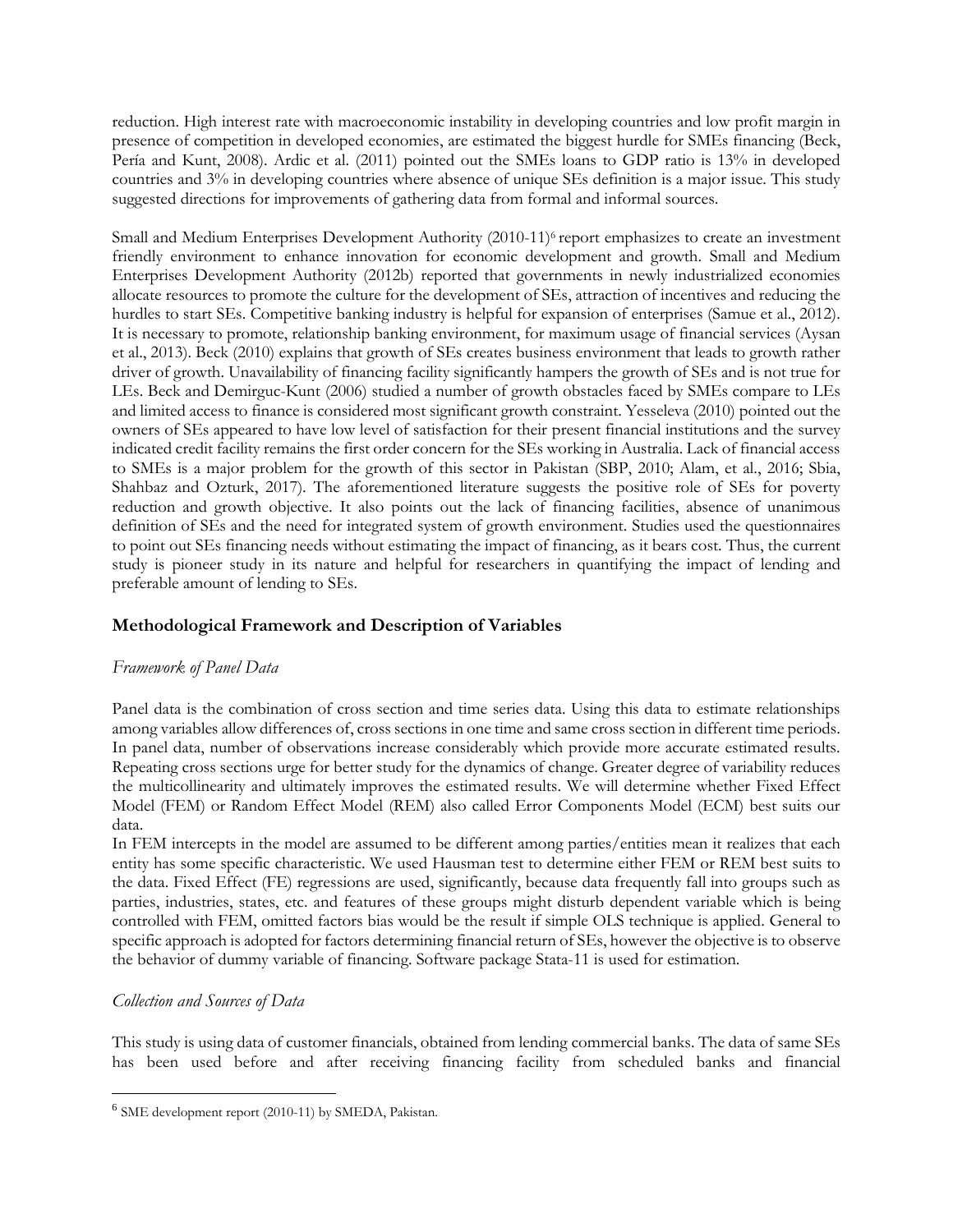returns/statements are comparatively analyzed. Banks maintain financial record of active client firms only. The performance of same SE before and after receiving financing shows a valid argument for estimating the impact of financing facility for SEs. Data collection is done according to definition of SBP for SEs. Analysis of empirical data suggests a quantitative direction for the policy makers and researchers about performance of SEs. It will be helpful for SBP and organizations which estimates the impact of lending from commercial banks on performance of SEs. It will provide directions for SEs whether to borrow from banks or not, if yes than how much to borrow. This study is helpful in policy directions for banks, to which they should lend and how much is the preferred amount to lend SEs. Data of forty small firms from 2005 to 2013 obtained from commercial banks. The said financial data is required by banks for used in lending process to evaluate the customer worth. Hafizabad is selected for convenient sampling. During collection of data from banks authorities, it came to our knowledge that large number of SEs with good financial summaries applied to avail credit facility and due to lack of financing ability of banks, shortage of staff in banks, lengthy procedures, cost of documentation and other exogenous factors SEs remained unable to utilize credit facility. Keeping in view, the prevailing circumstances dummy variable for financing facility is treated as exogenous variable.

General model of panel data for estimation can be written as;

$$
Y_{it} = \beta_{1i} + \sum_{t=1}^{N,T} \beta_{kit} X_{kit} + \varepsilon_{kit}
$$
\n<sup>(1)</sup>

=1 where i=1,2,3……., N cross sectional unit, t=1,2,3………, T refers to time periods. Yitis the dependent variable for "i" cross section at time period " t " and Xkit is the " k" independent variable for " i " cross section at time period "t". The linear representation of the net-profit equation can be as follow:

 $npft_{it} = \beta_{1it} + \beta_{2}sles_{it} + \beta_{3}tlbt_{it} + \beta_{4}tast_{it} + \beta_{5}wcpt_{it} + \beta_{6}crtot_{it} + \beta_{7}pcpt_{it} + \beta_{8}apft_{it} + \beta_{9}nwrt_{it} + \beta_{10}deqr_{it} + \beta_{11}roeq_{it}$  $+\beta_{12}$ drcv<sub>it</sub> +  $\beta_{13}$ dpyb<sub>it</sub> +  $\beta_{14}$ dinv<sub>it</sub> +  $\beta_{15}$ famt<sub>it</sub> +  $\beta_{16}$ dfiy<sub>it</sub> +  $\beta_{17}$ d<sub>1it</sub> +  $\varepsilon_{it}$  …… …… …… …… …… …… (2)

| $n$ pft = Net Profit                                                     | $sles = Sales$                            |
|--------------------------------------------------------------------------|-------------------------------------------|
| $tlbt = Total Liabilities$                                               | $\text{task} = \text{Total Assets}$       |
| wcpt = Working Capital                                                   | $ctto = Current Ratio$                    |
| pcpt = Paid up Capital                                                   | $\text{apft} = \text{Accumulated Profit}$ |
| nwrt = Net Worth                                                         | $deqr = Debt$ Equity Ratio                |
| $roeq = Return on Equity$                                                | $\text{drcv} = \text{Days}$ Receivables   |
| $dpyb =$ Days Payable                                                    | $\text{dim} v = \text{Days}\$ Inventory   |
| $famt = Financing Amount$                                                | $df_{IV} =$ Dummy for Financing Year      |
| $d1 =$ Dummy for Financing Amount less than two million Pakistani rupees |                                           |

#### *Estimated Results*

Hausman test<sup>7</sup> suggests fixed effect model is best option for our data set.

|  |  | Table 3: Hausman Test |  |  |
|--|--|-----------------------|--|--|
|--|--|-----------------------|--|--|

| Test: Ho: difference in coefficients not systematic. |
|------------------------------------------------------|
| $\chi^2(12) = 48.14$                                 |
| Prob. $>\chi^2$ = 0.0000                             |

As the chi- square value is 48.14 and probability value is "0" percent. In addition, it was considered good to use the robust option to obtain reliable results. Seven estimated equations are mentioned in Table 4, using robust standard errors to estimate the impact of banks' lending on net-profit of the small firms and five estimated

<sup>7</sup> Various models are estimated and they suggest FE and Hausman test of model 4 is presented in Table 3.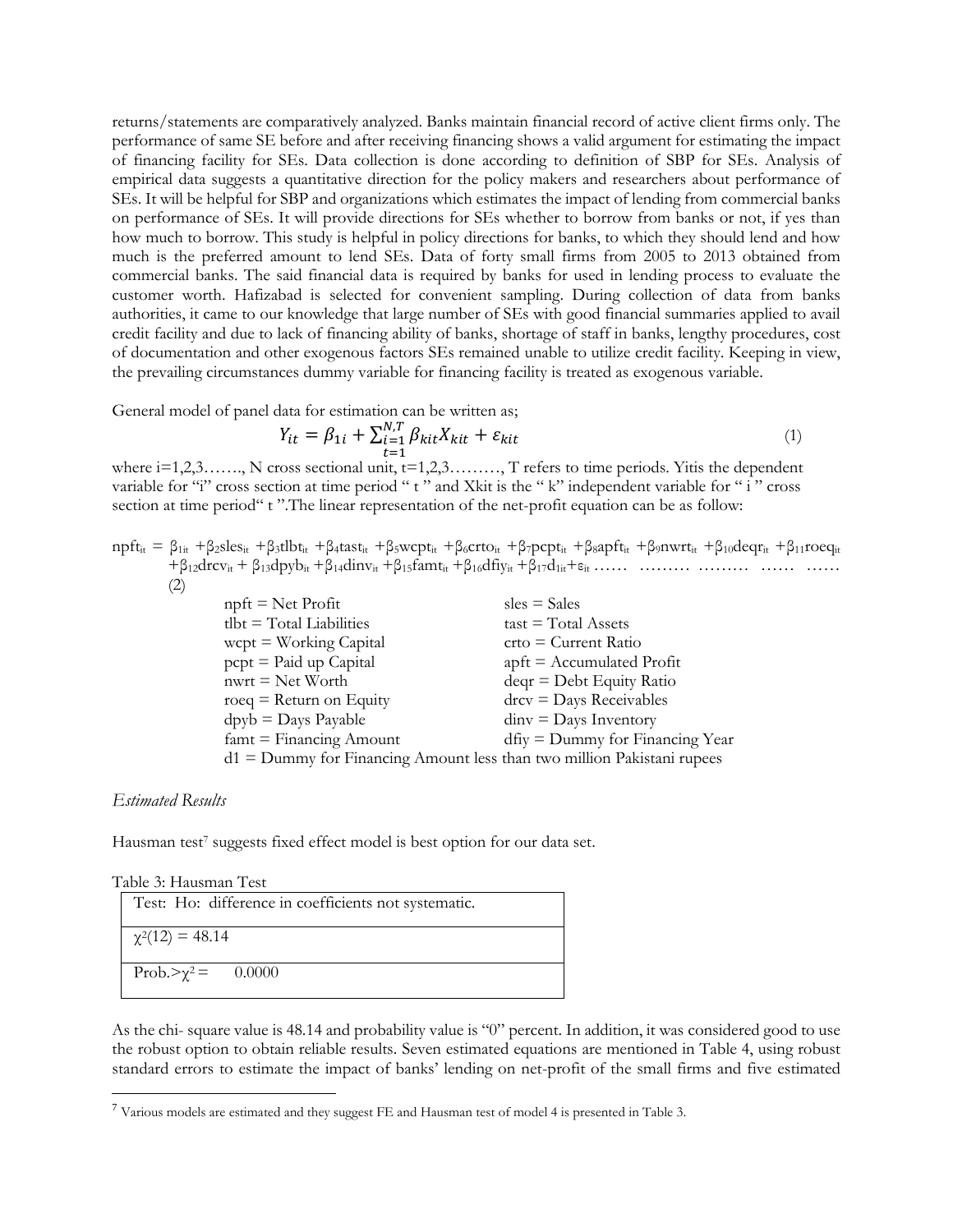equations are mentioned in Table 5, using robust standard errors to estimate the impact of credit amount on sales of the small firms. It is worth to mention here that we are unable to find direct significant relationship of financing amount and net-profit of the firms but there exists an indirect relationship through sales. To check the impact of financing amount on the performance of firms' net-profit for the years when firms used credit facility in comparison with years when firms did not use financing facility, we used dummy variable to distinguish years when firm was using financing facility.

| $0.0473***$<br>$0.0492***$<br>$0.0552***$<br>$0.0539***$<br>$0.0541***$<br>$0.0452***$<br>$0.0447***$<br>Sales<br>(0.00296)<br>(0.00538)<br>(0.00549)<br>(0.00347)<br>(0.00482)<br>(0.00281)<br>(0.00308)<br>$-0.0554***$<br>$0.0885***$<br>$0.0960***$<br>$-0.0852$<br><b>Total Liabilities</b><br>(0.0124)<br>(0.0133)<br>(0.0163)<br>(0.0647)<br>0.00599<br>0.00700<br>0.00835<br><b>Total Assets</b><br>(0.00589)<br>(0.00469)<br>(0.00803)<br>0.00410<br>0.00687<br>$0.0594*$<br>$0.0794*$<br>$0.0318*$<br>$0.0300*$<br>Working Capital<br>(0.00836)<br>(0.00631)<br>(0.0298)<br>(0.0430)<br>(0.0167)<br>(0.0163)<br>$-3.261$<br>Current Ratio<br>(4.212)<br>0.00873<br>Paid up Capital<br>(0.0423)<br>$0.131**$<br>$0.113*$<br>$0.481*$<br>$0.529**$<br>$0.478**$<br>$0.472**$<br>Accumulated<br>Profit<br>(0.0504)<br>(0.0597)<br>(0.243)<br>(0.261)<br>(0.217)<br>(0.222)<br>$0.0894**$<br>$0.102***$<br>$0.176***$<br>$0.175***$<br>Net Worth<br>(0.0367)<br>(0.0121)<br>(0.0332)<br>(0.0373)<br>5.533***<br>$6.140**$<br>Debt Equity Ratio<br>(2.963)<br>(1.514)<br>2.923<br>Return on Equity | <b>VARIABLES</b> | (1) | (2) | (3) | (4) | (5) | (6) | (7) |
|---------------------------------------------------------------------------------------------------------------------------------------------------------------------------------------------------------------------------------------------------------------------------------------------------------------------------------------------------------------------------------------------------------------------------------------------------------------------------------------------------------------------------------------------------------------------------------------------------------------------------------------------------------------------------------------------------------------------------------------------------------------------------------------------------------------------------------------------------------------------------------------------------------------------------------------------------------------------------------------------------------------------------------------------------------------------------------------------------------|------------------|-----|-----|-----|-----|-----|-----|-----|
|                                                                                                                                                                                                                                                                                                                                                                                                                                                                                                                                                                                                                                                                                                                                                                                                                                                                                                                                                                                                                                                                                                         |                  |     |     |     |     |     |     |     |
|                                                                                                                                                                                                                                                                                                                                                                                                                                                                                                                                                                                                                                                                                                                                                                                                                                                                                                                                                                                                                                                                                                         |                  |     |     |     |     |     |     |     |
|                                                                                                                                                                                                                                                                                                                                                                                                                                                                                                                                                                                                                                                                                                                                                                                                                                                                                                                                                                                                                                                                                                         |                  |     |     |     |     |     |     |     |
|                                                                                                                                                                                                                                                                                                                                                                                                                                                                                                                                                                                                                                                                                                                                                                                                                                                                                                                                                                                                                                                                                                         |                  |     |     |     |     |     |     |     |
|                                                                                                                                                                                                                                                                                                                                                                                                                                                                                                                                                                                                                                                                                                                                                                                                                                                                                                                                                                                                                                                                                                         |                  |     |     |     |     |     |     |     |
|                                                                                                                                                                                                                                                                                                                                                                                                                                                                                                                                                                                                                                                                                                                                                                                                                                                                                                                                                                                                                                                                                                         |                  |     |     |     |     |     |     |     |
|                                                                                                                                                                                                                                                                                                                                                                                                                                                                                                                                                                                                                                                                                                                                                                                                                                                                                                                                                                                                                                                                                                         |                  |     |     |     |     |     |     |     |
|                                                                                                                                                                                                                                                                                                                                                                                                                                                                                                                                                                                                                                                                                                                                                                                                                                                                                                                                                                                                                                                                                                         |                  |     |     |     |     |     |     |     |
|                                                                                                                                                                                                                                                                                                                                                                                                                                                                                                                                                                                                                                                                                                                                                                                                                                                                                                                                                                                                                                                                                                         |                  |     |     |     |     |     |     |     |
|                                                                                                                                                                                                                                                                                                                                                                                                                                                                                                                                                                                                                                                                                                                                                                                                                                                                                                                                                                                                                                                                                                         |                  |     |     |     |     |     |     |     |
|                                                                                                                                                                                                                                                                                                                                                                                                                                                                                                                                                                                                                                                                                                                                                                                                                                                                                                                                                                                                                                                                                                         |                  |     |     |     |     |     |     |     |
|                                                                                                                                                                                                                                                                                                                                                                                                                                                                                                                                                                                                                                                                                                                                                                                                                                                                                                                                                                                                                                                                                                         |                  |     |     |     |     |     |     |     |
|                                                                                                                                                                                                                                                                                                                                                                                                                                                                                                                                                                                                                                                                                                                                                                                                                                                                                                                                                                                                                                                                                                         |                  |     |     |     |     |     |     |     |
|                                                                                                                                                                                                                                                                                                                                                                                                                                                                                                                                                                                                                                                                                                                                                                                                                                                                                                                                                                                                                                                                                                         |                  |     |     |     |     |     |     |     |
|                                                                                                                                                                                                                                                                                                                                                                                                                                                                                                                                                                                                                                                                                                                                                                                                                                                                                                                                                                                                                                                                                                         |                  |     |     |     |     |     |     |     |
|                                                                                                                                                                                                                                                                                                                                                                                                                                                                                                                                                                                                                                                                                                                                                                                                                                                                                                                                                                                                                                                                                                         |                  |     |     |     |     |     |     |     |
|                                                                                                                                                                                                                                                                                                                                                                                                                                                                                                                                                                                                                                                                                                                                                                                                                                                                                                                                                                                                                                                                                                         |                  |     |     |     |     |     |     |     |
|                                                                                                                                                                                                                                                                                                                                                                                                                                                                                                                                                                                                                                                                                                                                                                                                                                                                                                                                                                                                                                                                                                         |                  |     |     |     |     |     |     |     |
|                                                                                                                                                                                                                                                                                                                                                                                                                                                                                                                                                                                                                                                                                                                                                                                                                                                                                                                                                                                                                                                                                                         |                  |     |     |     |     |     |     |     |
| Ratio<br>(5.703)                                                                                                                                                                                                                                                                                                                                                                                                                                                                                                                                                                                                                                                                                                                                                                                                                                                                                                                                                                                                                                                                                        |                  |     |     |     |     |     |     |     |
| 1.903***<br>1.921**<br>4.532**<br>Days Receivables                                                                                                                                                                                                                                                                                                                                                                                                                                                                                                                                                                                                                                                                                                                                                                                                                                                                                                                                                                                                                                                      |                  |     |     |     |     |     |     |     |
| (0.593)<br>(0.776)<br>(2.077)                                                                                                                                                                                                                                                                                                                                                                                                                                                                                                                                                                                                                                                                                                                                                                                                                                                                                                                                                                                                                                                                           |                  |     |     |     |     |     |     |     |
| 1.870<br>Days Payables                                                                                                                                                                                                                                                                                                                                                                                                                                                                                                                                                                                                                                                                                                                                                                                                                                                                                                                                                                                                                                                                                  |                  |     |     |     |     |     |     |     |
| (3.110)                                                                                                                                                                                                                                                                                                                                                                                                                                                                                                                                                                                                                                                                                                                                                                                                                                                                                                                                                                                                                                                                                                 |                  |     |     |     |     |     |     |     |
| $-1.686*$<br>Days Inventory                                                                                                                                                                                                                                                                                                                                                                                                                                                                                                                                                                                                                                                                                                                                                                                                                                                                                                                                                                                                                                                                             |                  |     |     |     |     |     |     |     |
| (0.855)                                                                                                                                                                                                                                                                                                                                                                                                                                                                                                                                                                                                                                                                                                                                                                                                                                                                                                                                                                                                                                                                                                 |                  |     |     |     |     |     |     |     |
| $-132.0$<br>393.5***<br>$175.1**$<br>Dummy Variable<br>$-93.48$                                                                                                                                                                                                                                                                                                                                                                                                                                                                                                                                                                                                                                                                                                                                                                                                                                                                                                                                                                                                                                         |                  |     |     |     |     |     |     |     |
| for Financing<br>(82.01)<br>(124.8)<br>(85.62)<br>(302.2)<br>Year                                                                                                                                                                                                                                                                                                                                                                                                                                                                                                                                                                                                                                                                                                                                                                                                                                                                                                                                                                                                                                       |                  |     |     |     |     |     |     |     |
| 0.0144<br>Financing                                                                                                                                                                                                                                                                                                                                                                                                                                                                                                                                                                                                                                                                                                                                                                                                                                                                                                                                                                                                                                                                                     |                  |     |     |     |     |     |     |     |
| Amount<br>(0.104)                                                                                                                                                                                                                                                                                                                                                                                                                                                                                                                                                                                                                                                                                                                                                                                                                                                                                                                                                                                                                                                                                       |                  |     |     |     |     |     |     |     |
| Dummy Variable<br>477.5***<br>464.0***<br>474.1 ***                                                                                                                                                                                                                                                                                                                                                                                                                                                                                                                                                                                                                                                                                                                                                                                                                                                                                                                                                                                                                                                     |                  |     |     |     |     |     |     |     |
| Financing<br>Amount Less<br>(123.4)<br>(80.67)<br>(75.54)<br>Than Two Million                                                                                                                                                                                                                                                                                                                                                                                                                                                                                                                                                                                                                                                                                                                                                                                                                                                                                                                                                                                                                           |                  |     |     |     |     |     |     |     |
| $-792.0***$<br>$-1,867***$<br>$-1,903***$<br>$-592.6*$<br>286.2*<br>$-330.0$<br>$-615.5$                                                                                                                                                                                                                                                                                                                                                                                                                                                                                                                                                                                                                                                                                                                                                                                                                                                                                                                                                                                                                |                  |     |     |     |     |     |     |     |
| Constant<br>(405.8)<br>(587.5)<br>(312.0)<br>(159.1)<br>(158.8)<br>(653.9)<br>(700.3)                                                                                                                                                                                                                                                                                                                                                                                                                                                                                                                                                                                                                                                                                                                                                                                                                                                                                                                                                                                                                   |                  |     |     |     |     |     |     |     |
|                                                                                                                                                                                                                                                                                                                                                                                                                                                                                                                                                                                                                                                                                                                                                                                                                                                                                                                                                                                                                                                                                                         |                  |     |     |     |     |     |     |     |
| Observations<br>173<br>178<br>213<br>278<br>201<br>201<br>201                                                                                                                                                                                                                                                                                                                                                                                                                                                                                                                                                                                                                                                                                                                                                                                                                                                                                                                                                                                                                                           |                  |     |     |     |     |     |     |     |
| 0.947<br>0.944<br>0.875<br>0.784<br>0.795<br>0.850<br>R-square<br>0.842                                                                                                                                                                                                                                                                                                                                                                                                                                                                                                                                                                                                                                                                                                                                                                                                                                                                                                                                                                                                                                 |                  |     |     |     |     |     |     |     |

Table 4: Net Profit as Dependent Variable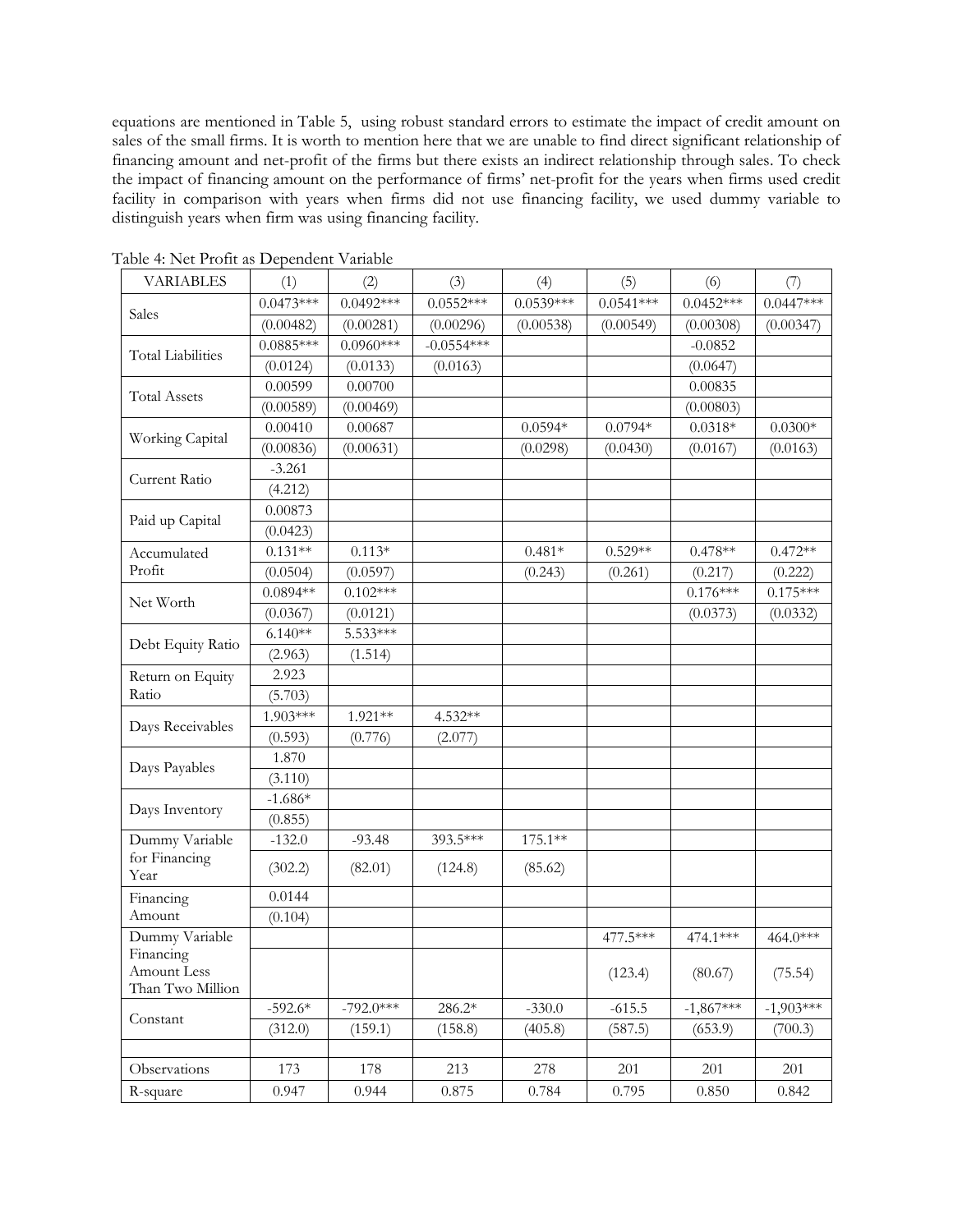| Number of<br>Parties | $\sim$<br>JJ | $\sim$<br>99 | $\sim$<br>◡ | 40    | 40 | 40 | $\Delta$ f |
|----------------------|--------------|--------------|-------------|-------|----|----|------------|
| F-Statistic          | 166.8        | 176.3        | 98.00       | 40.11 |    |    |            |

Robust standard errors in parentheses: All models are estimated by using fixed effect. \*\*\* p<0.01, \*\* p<0.05, \* p<0.1

In model 1 (Table 4), we found insignificant "dfiy" along with six other insignificant independent variables. To find for the best relationship between variables, we dropped some insignificant variables here and estimated the model 2 and here again we found insignificant "dfiy" along with other variables. Similarly, we proceeded to estimate the data set and found that model 4 where "npft" is dependent variable seems to best fit which shows that the firms using credit facility for the years earn more net-profit to PKR: 175,100/- in comparison with years when financing facility was not offered by the banks. That shows the positive contribution of financing facility in enhancing net-profit for the small firms. Other three independent variables included in the model 4 are statistically significant. "sles" shows a positive significant relationship with "npft" which shows if sales increases by one unit (one thousand PKR) net-profit increases by 0.0539 units (PKR: 53.9/-).Working capital is significant having positive relation with net-profit and shows that if it is increased by one unit (one thousand PKR) net-profit will increase by 0.0594 units (PKR:59.4/-). Accumulated profit in this model also has statistically significant positive relation with net-profit which shows that if one unit increases in accumulated profit, it will enhance net-profit by 0.481 units (PKR: 481/-).

We further estimated models to answer whether financing amount (instead of financing facility) contributes in enhancing performance of SEs and the current study was unable to find statistically significant direct relationship of financing amount to net-profit. Theoretically, SEs earn profit by using credit amount as their working capital to enhance productivity capacity by selling larger quantity of output in the market. To explore the relationship further, we estimated the data set by taking sales as dependent variable to answer the question whether financing amount contribute in enhancing SEs net-profit. In this regard, we estimated five models and it seems that model 4 (Table 5, below) explains the answer of the question.

Model 4 of Table 5, where "sles" is taken as dependent variable explains that if firms use one unit i.e financing amount, it enhances sales by PKR: 2,246/- annually. Firms' net-profit enhances indirectly through increasing sales (model 4 shows). Other variables included in this model are working capital and net-worth; both variables are statistically significant and positively related with dependent variable. Working capital shows, one unit (one thousand PKR) rise in credit disbursement increases sales by 0.669 units (PKR: 669/-) and if net-worth increased by one unit then sales increases by 2.739 units (PKR 2739/-).

Till now we have found the answers of two questions and the question of how much might be the preferred amount to disburse to SEs, remains unaddressed. We estimated model 7 (Table 4) to answer this question. We used dummy variable to distinguish financing amount. Dummy variable is used for firms having financing amount less than two million PKR. In this model "npft" is dependent variable which explains that the firms using financing less than two million earn PKR: 464,000/- more net-profit relative to firms utilizing credit amount more than two million. Other variables in this model are "sles", "wcpt", "apft" and "nwrt". All these variables are positively related to "npft" and are statistically significant. If there is one unit (one thousand PKR) increase in sales, net-profit will increase by 0.0447 units (PKR: 44.7/-). If working capital increases by one unit, net-profit will increase by 0.030 units (PKR: 30/-). If accumulated profit increases by one unit, net-profit will increase by 0.472 units (PKR: 472/-) and one unit increased in net worth will lead to increase net-profit by 0.175 units (PKR: 175/-). Thus, three models explained our three questions posted in the start of the study.

| <b>VARIABLES</b> | <b>I</b>   | $\curvearrowright$<br>∸ | $\sqrt{2}$<br>$\overline{\phantom{a}}$ | Ί | $\overline{\phantom{a}}$<br>. 5 ) |
|------------------|------------|-------------------------|----------------------------------------|---|-----------------------------------|
|                  | $16.94***$ | $16.93***$              | $16.73***$                             |   |                                   |
| Net Profit       | 1.281      | (1.255)                 | (1.315)                                |   |                                   |

Table 5: Sales as Dependent Variable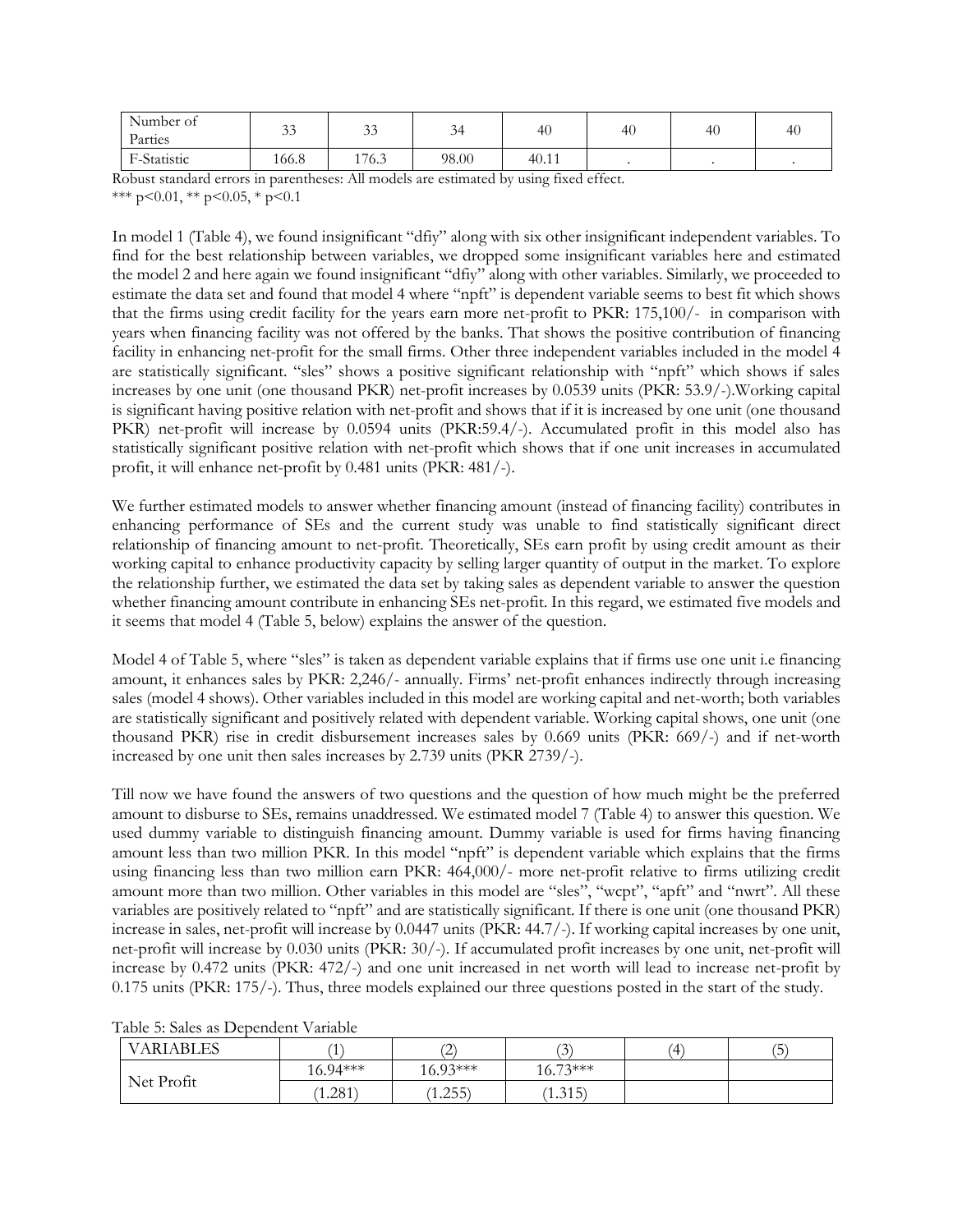| <b>Total Liabilities</b>  | 1.846***    | 1.843***    | 1.750***    |           | 0.369      |
|---------------------------|-------------|-------------|-------------|-----------|------------|
|                           | (0.377)     | (0.369)     | (0.316)     |           | (0.747)    |
|                           | $-0.0728$   | $-0.0860$   |             |           |            |
| <b>Total Assets</b>       | (0.0897)    | (0.0643)    |             |           |            |
|                           | $-0.00767$  |             |             | $0.669*$  | $0.654*$   |
| Working Capital           | (0.136)     |             |             | (0.340)   | (0.345)    |
| Current Ratio             | 57.68       | 60.49       |             |           |            |
|                           | (74.73)     | (68.97)     |             |           |            |
|                           | $-0.188$    |             |             |           |            |
| Paid up Capital           | (0.874)     |             |             |           |            |
| <b>Accumulated Profit</b> | $-1.471$    | $-1.349$    | $-1.180$    |           |            |
|                           | (0.903)     | (1.034)     | (1.032)     |           |            |
| Net Worth                 | $-1.085$    | $-1.246***$ | $-1.321***$ | 2.739***  | $2.700***$ |
|                           | (0.741)     | (0.288)     | (0.310)     | (0.691)   | (0.719)    |
| Debt Equity Ratio         | $-129.5***$ | $-128.3**$  | $-120.0***$ |           |            |
|                           | (49.02)     | (48.25)     | (32.32)     |           |            |
| Return on Equity          | 92.74*      | 93.16*      | 95.92*      |           |            |
|                           | (50.63)     | (50.87)     | (49.06)     |           |            |
| Days Receivables          | $-57.69***$ | $-58.62***$ | $-55.17***$ |           |            |
|                           | (15.47)     | (14.27)     | (13.26)     |           |            |
|                           | $-128.0*$   | $-129.4*$   | $-126.1**$  |           |            |
| Days Payables             | (66.49)     | (64.07)     | (60.79)     |           |            |
| Days Inventory            | 11.59       | 12.44       |             |           |            |
|                           | (16.86)     | (16.47)     |             |           |            |
| Financing Amount          | 0.254       | 0.249       | 0.237       | $2.246**$ | 2.149**    |
|                           | (0.514)     | (0.510)     | (0.485)     | (0.875)   | (0.835)    |
|                           | 9,838***    | 9,635***    | 10,973***   | $-7,171$  | $-7,335$   |
| Constant                  | (3,318)     | (3,245)     | (3,180)     | (7, 450)  | (7, 332)   |
|                           |             |             |             |           |            |
| Observations              | 173         | 173         | 177         | 287       | 287        |
| R-square                  | 0.932       | 0.932       | 0.931       | 0.403     | 0.404      |
| Number of Parties         | 33          | 33          | 33          | 40        | 40         |
| F-Statistic               | 86.96       | 76.80       | 73.29       | 11.91     | 9.654      |
|                           |             |             |             |           |            |

Robust standard errors in parentheses: All models are estimated by using fixed effect. \*\*\*  $p<0.01$ , \*\*  $p<0.05$ , \*  $p<0.1$ 

## **Conclusion**

This study is conducted to answer the three questions about performance of small enterprises when lending is from commercial banks. First, whether financing facility contributes to enhance SEs performance. Second, whether financing amount does matters in performance of SEs and third, how much is the preferred amount of lending to SEs. Working on empirical data suggests a quantitative direction for the policy makers and researchers about performance of SEs. It would be helpful for SBP and organizations to estimate the impact of banks' lending on SEs. It might provide directions for SEs by addressing their question of borrowing from commercial banks or not and how much to borrow. It might be helpful in policy directions for banks by suggesting how much the preferred amount to lend is.

Our estimated results are drawn on the basis of data collection of SEs, as per definition provided by (State Bank of Pakistan, 2013). The study is more fruitful as it based on empirical data of customer financials provided to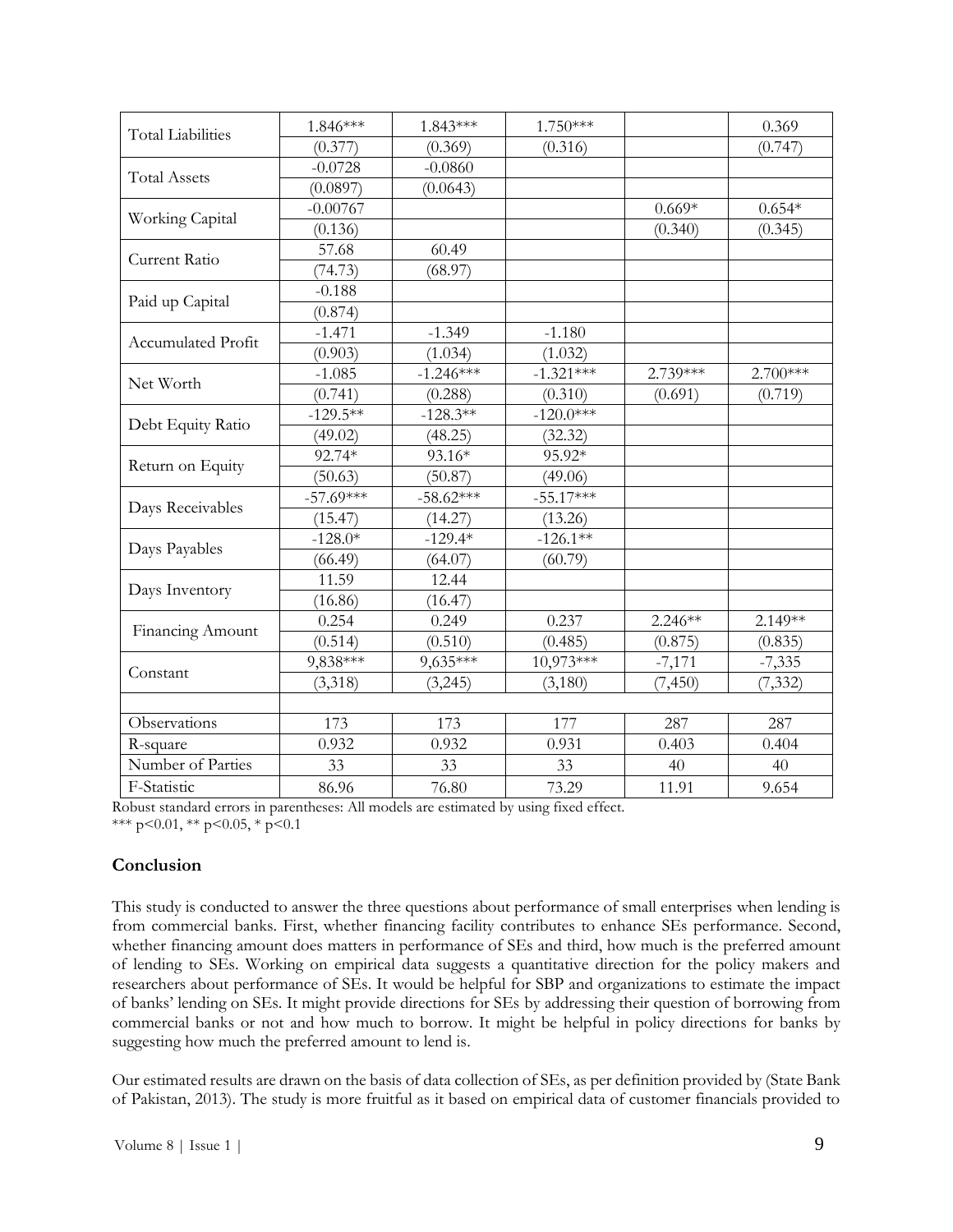the lending banks by the customers. Based on our estimated results, we found that the same firms earn more net-profit of PKR: 175,100/- in years when they were using credit facility in comparison with years when financing facility was not offered by the banks. It shows the positive contribution of financing facility in enhancing net-profit of the small firms. We further estimated to answer whether financing amount (not financing facility) contribute in enhancing performance of SEs. This study remains unable to find statistically significant direct relationship between financing amount and net-profit. Secondly, we found that financing amount has indirect positive effect which enhanced performance of firms through increasing sales. If firms use one thousand financing amounts, it enhances sales by PKR: 2,246/- annually. Financing amount increases sales that lead to enhance firms' profit. Third, we estimated that firms used financing amount less than two million revealed better positive impact of financing on their net-profit as compared to firms using financing amount greater than two million. The firms using financing amount less than two million earn PKR: 464,000/- more net-profit relative to firms utilizing credit amount more than two million.

### *Policy Recommendation*

This study recommends central banks to assign targets to commercial banks to enhance credit to SEs. Access of financing facility from commercial banks should be made easy for small enterprises as utilizing credit will enhance the performance of small enterprises which will reduce the pressure from government to generate employment opportunities and motivate the masses to opt self-employment. An active government intervention is suggested to promote SEs for steady growth of LEs. Secondly, this study suggests that policy makers should target the number of firms to be lent rather than only targeting the amount to be disbursed, as small firms using less than rupees two million generate relatively more profit than the firms using greater financing amount. On the basis of literature review study suggests to uniquely define the small enterprises with the consent of all concerned organizations and establish a taskforce with participation of concerned public and private organizations to work as an integrated system to enhance the culture of establishing small enterprises in the country.

### *Limitations of the Study*

The empirical case study deals with Small Enterprises (SEs) rather generalization to SMEs, however, the availability of limited financial data of SEs bounds for global or other regional generalization.

## **Acknowledgements**

The authors are deeply thankful to editor and reviewers for their valuable suggestions to improve the quality of this manuscript. This article was funded by the Deanship of Scientific Research (DSR) at King Abdulaziz University, Jeddah. The author, Muhammad Aslam, therefore, acknowledge with thanks DSR technical and financial support.

### **References**

Alam, M. S., Raza, S. A., Shahbaz, M. and Abbas, Q. (2016). Accounting for contribution of trade openness and foreign direct investment in life expectancy: the long-run and short-run analysis in Pakistan. Social Indicators Research, 129 (3), 1155–1170.

Afaqi, J. and Nadia, (2009). SME sector-genesis, challenges and prospects, Small & Medium Enterprises Development Authority, Ministry of Industries & Production, Government of Pakistan.

Ardic, O., Mylenko, N., & Saltane, V. (2011). Small and medium enterprises: a cross-country analysis with a new data set. World Bank Policy Research, Working Paper Series (5538).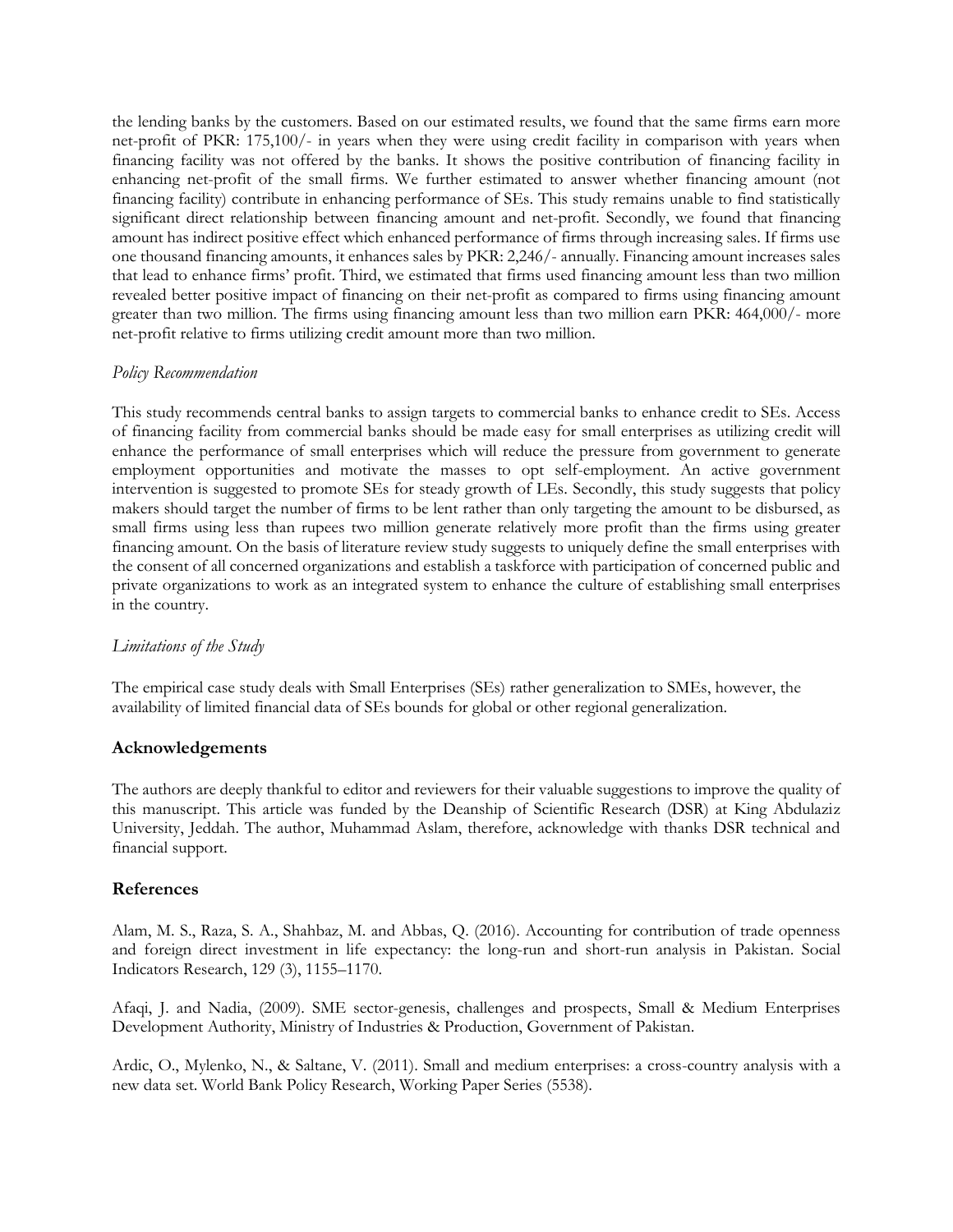Aryeetey, E. (1994). Private investment under uncertainty in Ghana. World Development, 22(8), 1211-1221.

Aysan, A. F., Disli, M., & Schoors, K. (2013). Bank competition and outreach: evidence from Turkey. Emerging Markets Finance and Trade, 49(5), 7-30.

Ayyagari, M., Beck, T., & Demirguc-Kunt, A. (2007). Small and medium enterprises across the globe. Small Business Economics, 29(4), 415-434.

Beck, T., (2010). SME finance: What have we learned and what do we need to learn. The Financial Development Report, 3(2010), 49-56.

Beck, T., Pería, M. S. M., & Kunt, D. A. (2008). Bank financing for SMEs around the world: Drivers, obstacles, business models, and lending practices. World Bank Policy Research, Working Paper 4785.

Beck, T., & Demirguc-Kunt, A. (2006). Small and medium-size enterprises: Access to finance as a growth constraint. Journal of Banking & Finance, 30(11), 2931-2943.

Berry, A., Aftab, K., & Qureshi, S. K. (1998). The potential role of the SME sector in Pakistan in a world of increasing international trade. The Pakistan Development Review, 37(4), 25-49.

Coad, A., & Tamvada, J. P. (2008). The growth and decline of small firms in developing countries. Papers on Economics and Evolution, Working Paper (0808).

Cull, R., Davis, L. E., Lamoreaux, N. R., & Rosenthal, J. L. (2006). Historical financing of small-and mediumsize enterprises. Journal of Banking & Finance, 30(11), 3017-3042.

Dasanayaka, S. (2008). SMEs in globalized world: A brief note on basic profiles of Pakistan's small and medium scale enterprises and possible research directions. Journal of Business Review, 3(1), 69-78.

Das, K. (2007). SMEs in India: issues and possibilities in times of globalization, Asian SMEs and globalization, ERIA Research Project Report, (5), 69-97.

Datta, D. (2010). Small business finance–implication of delay in loan sanctions by formal sector. International Journal of Economics and Finance, 2(4), 130-152.

Hassan, M. U. (2008). Microfinance in small and medium-sized enterprises (SMEs) in Pakistan: practices and problems in the prevailing system and prospects for Islamic finance. Kyoto Bulletin of Islamic Area Studies, 2(1), 231-237.

Khawaja, S. (2006). Unleashing the potential of the SME sector with a focus on productivity improvements. In Pakistan Development Forum.

Kroukamp, T. (2009). Facilitating banking finance access for BBBEE firms in the Southern Cape area (Doctoral dissertation). [Nelson Mandela Metropolitan University.](http://www.nmmu.ac.za/)

Kureshi, N. I., Mann, R., Khan, M. R., & Qureshi, M. F. (2009). Quality management practices of SME in developing countries: a survey of manufacturing SME in Pakistan. Journal of Quality and Technology Management, 5(I1), 63-89.

Nasir, M. Z., & Iqbal, N. (2009). Employees size wage differential: Does investment in human capital matter? The Pakistan Development Review, 4(48), 509-521.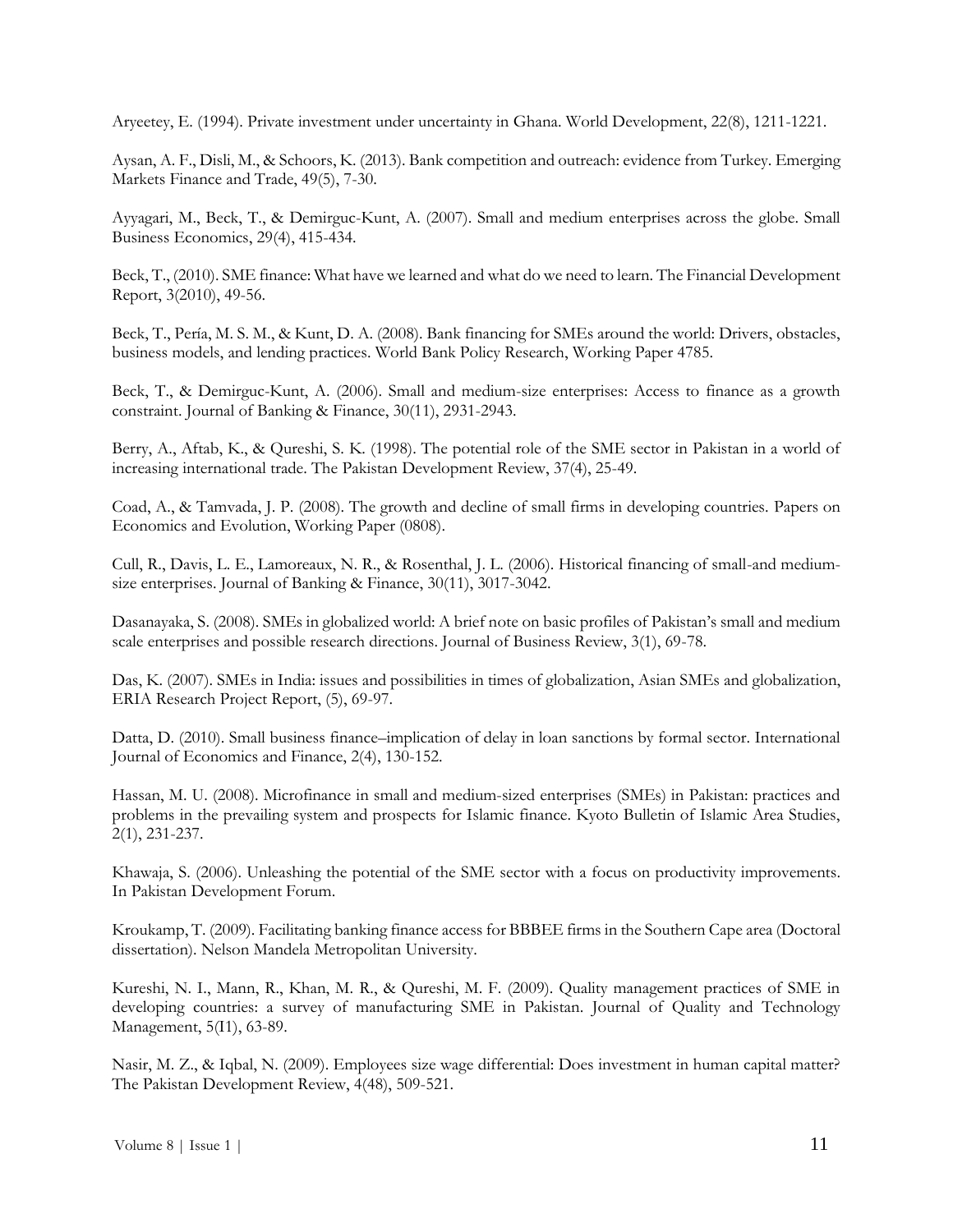Niethammer, C., Saeed, T., Mohamed, S. S., & Charafi, Y. (2007). Women entrepreneurs and access to finance in Pakistan. Women's Policy Journal, 4 (summer), 1-12.

Samue, Y. A., Ernest, K., & Awuah, J. B. (2012). What are small enterprises finance needs? European Journal of Business and Management, 4(17), 196-206.

Sbia, R., Shahbaz, M. and Ozturk, I. (2017). Economic growth, financial development, urbanization and electricity consumption nexus in UAE, Economic Research, Vol: 30, Standard: 1848-9664.

Small and Medium Enterprises Development Authority, (2007). SME Policy-2007, SME-led economic growth creating jobs and reducing poverty. Ministry of Industries, Production & Special Initiatives Government of Pakistan.

-----------, (2011). SME development report (2010-11): Programmed and initiatives. Ministry of Industries, Production & Special Initiatives Government of Pakistan.

-----------, (2012b). Approaches to SME development: Lessons for Pakistan, Research Report (2012:02), Ministry of Industries & Production, Government of Pakistan.

-----------, (2012c). Monetary policy and credit availability to SMEs in Pakistan, Research Report (2012:03), Ministry of Industries & Production, Government of Pakistan.

-----------, (2012d). Trade liberalization, SME development and poverty in Pakistan, Research Report (2012:04), Ministry of Industries & Production, Government of Pakistan.

State Bank of Pakistan (various issues), Development finance review, Government of Pakistan. Retrieved from: http://www.sbp.org.pk/SME/DFG.htm.

------------, (2013). Prudential regulations for small and medium enterprise financing, State Bank of Pakistan, Government of Pakistan.

Storey, D. J. (2004). Exploring the link, among small firms, between management training and firm performance: a comparison between the UK and other OECD countries. The International Journal of Human Resource Management, 15(1), 112-130.

Weston, J., & Strahan, P. E. (1996). Small business lending and bank consolidation: Is there cause for concern? Current issues in Economics and Finance, 2(3), 1-6.

Yesseleva, M. (2010). Australian Small Enterprises and their business banking and finance needs. International Research Journal of Finance and Economics, 57(1), 39-46.

Yusuf, A. (1995). Critical success factors for small business: perceptions of South Pacific entrepreneurs. Journal of Small Business Management, 33(2), 68-73.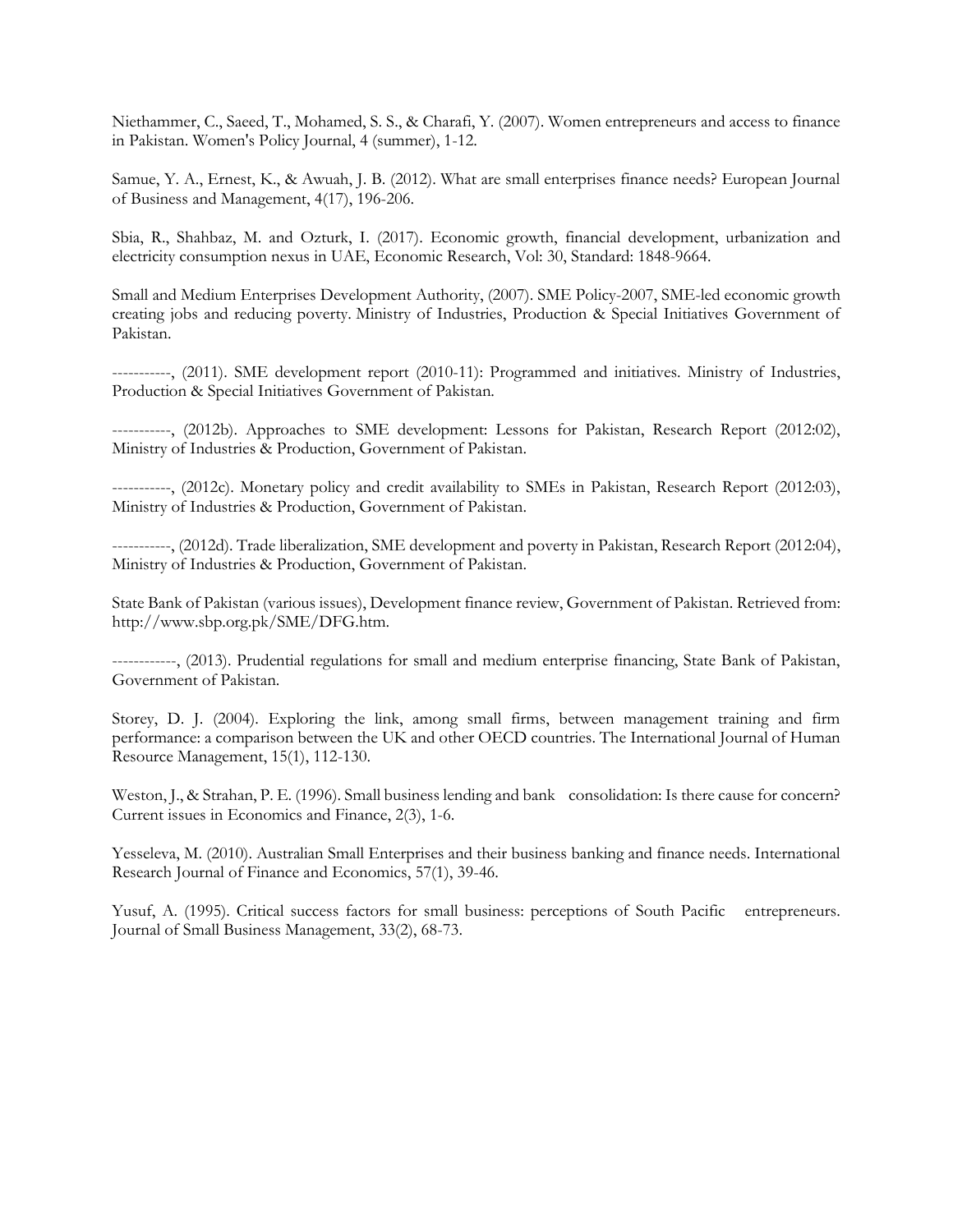# **Appendix**







**Years** Source: TheGlobalEconomy.com, The World Bank